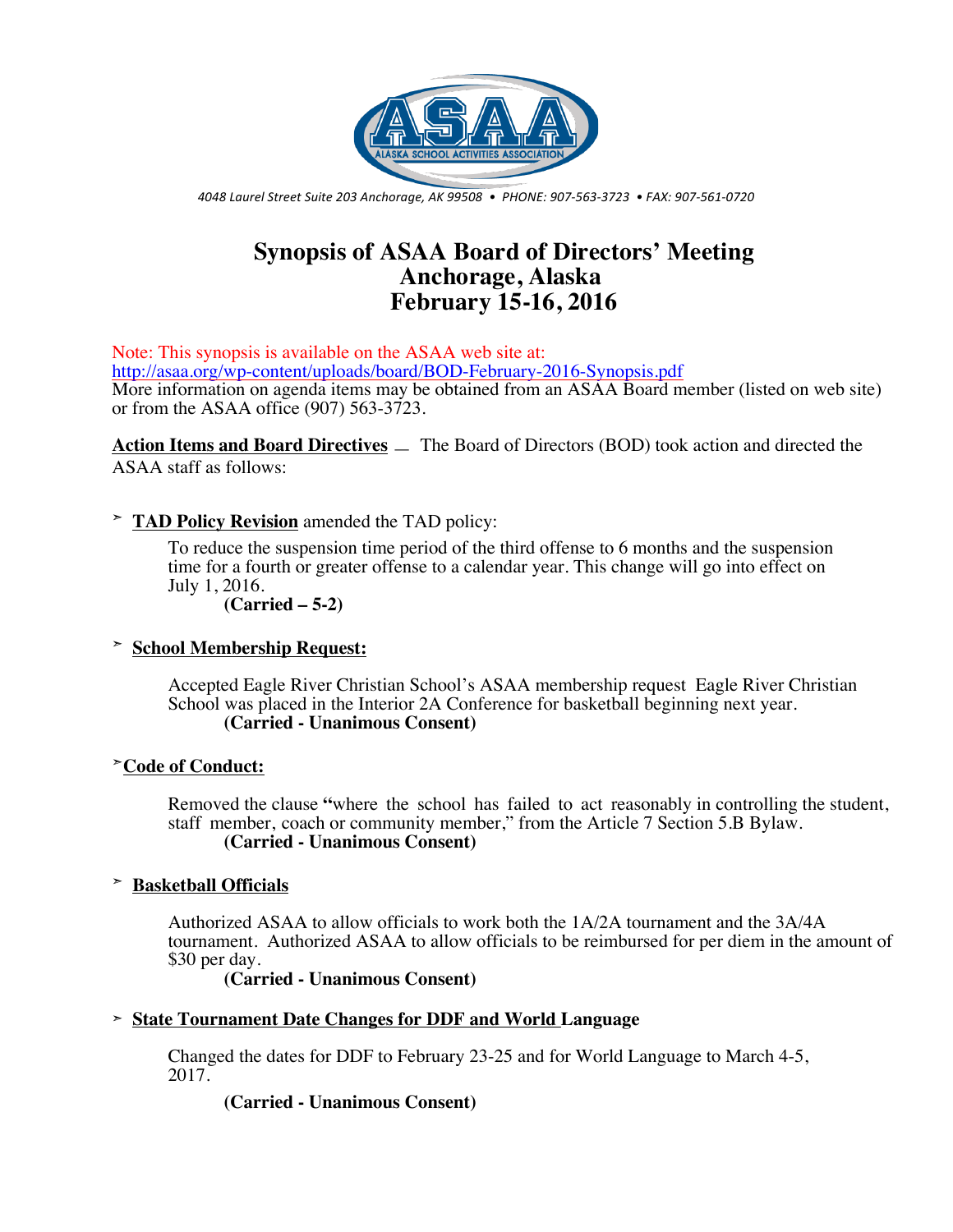# ➣ **Delta Junction/Tok High School Cooperative Hockey Team**

Extended the waiver to allow Delta Junction and Tok High Schools to form a cooperative school

#### (Carried - Unanimous Consent)

#### ➣ **State Tournament Awards:**

Took action to increase the All Tournament team for 1A basketball to 16. **(Carried - Unanimous Consent)**

#### ➣ **Region 6 Waiver for Cheer teams to participate in Cheer Showcase Event**

Granted a one time waiver to Region 6 cheer squads to participate in the Cheer Showcase event being held in Fairbanks on April 2, 2016. In the future this event must take place during the cheer season.

#### **(Carried - Unanimous Consent)**

**Reports:** The BOD heard the following reports:

- Board Members
- State Tournaments
- Finance Committee
- Student Government
- Officials/Coaches
- Sponsorships/Marketing/Promotions
- Play for Keeps, Win for Life/Hall of Fame
- Sports Medicine Advisory Committee (SMAC)
- Executive Director

**Public Comments:** No members of the public spoke on agenda or non-agenda items during this designated time.

**Executive Session:** The board moved into executive session to discuss several items.

# **Workshops: Transgender Policy and TAD Policy**

**Hearings:** None

#### **Tabled Items:**

None

**Discussion Items:** The BOD discussed the following items:

➣ **Transgender Policy** continued to discuss the draft policy. The draft has been sent out to schools and is being reviewed by the ASAA attorney. Discussed the inclusion of wording for districts that do not have "an objective" policy. The Board intents to adopt the policy during its April meeting.

➣ **Co-ed Soccer Supplemental Rules** Region 2 has a committee looking into several issues: the development of a penalty system in which multiple red/yellow cards accumulated over the season lead to game suspensions; and working with officials to consistently call penalties on rough play.

➣ **School Administration State Tournament Responsibilities** discussed the need for school it have an administrator or other faulty representative present at state championship events. The purpose is to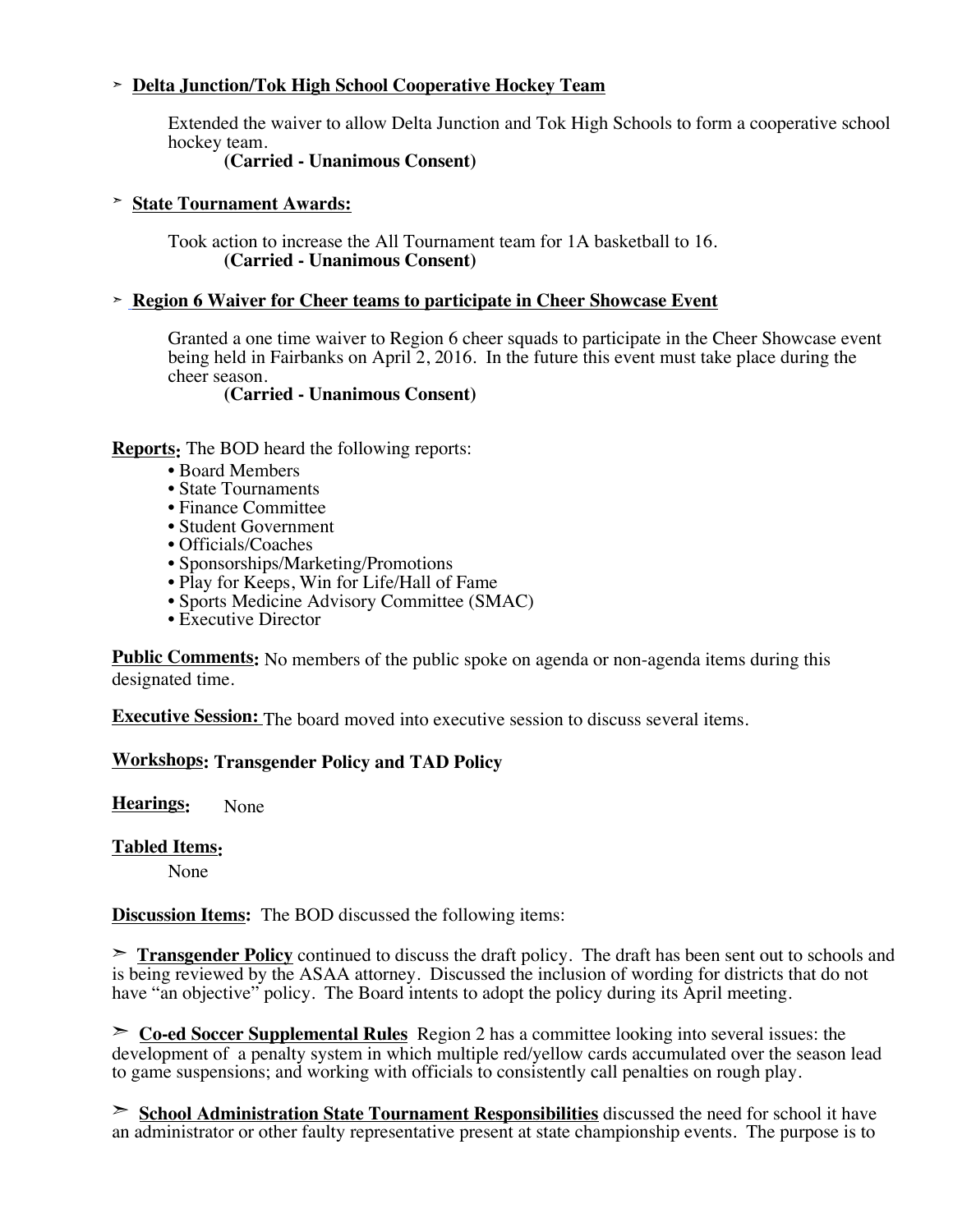help with ejected players, crowd control, accompany injured athletes to the hospital, and assist with awards and other functions.

➣ **3A Volleyball Tournament Berth:** discussed alternating the current third place berth allocated to the Southcentral, conference between the Southcentral and Aurora conferences.

➣ **Online Handbook:** discussed advantages/disadvanges of moving to a digital online ASAA Handbook. The Board directed the ASAA Staff to move in that direction.

➣ **Use of High School Age Officials at State Tournaments:** Discussed issues with the use of high school age students as officials, scoreboard operators and game books state tournaments. Currently this is being done at times during Mixed 6 Volleyball, 2A Volleyball, Small School Wrestling and Large Schools Wrestling. It was noted the high school age officials are certified and do work "c-team" games during the regular season.

➣ **Cross Country Running Classifications:** discussed a proposal from Region 1 to expand the number of conferences in order to reduce travel cost and to also separate the 1A/2A runners into their own race at the State Championships.

➣ **STUNT Cheerleading:** heard an update from Region 4 on how they plan to phase in STUNT Cheer in order to comply with Title IX and to phase out Comp Cheer.

➣ **Hall of Fame Committee:** ASAA Staff informed the Board that Regions 2 and 4 need to find new HOF Committee members to represent their Region. Additionally, the Staff will be making a recommendation at the Spring ASAA Board meeting for the At-Large vacancy.

➣ **Wrestling Seeding Process:** discussed a recommendation for redoing the seeding process. It would include:

Coaches will continue to utilize Track Wrestling to enter regular season and conference results. After the conference tournaments and scratch deadline, ASAA will release the seeds as determined by Track Wrestling's running the ASAA Seeding criteria. ASAA will post those results and the seeding report online by 8:00 PM Tuesday.

Coaches have until 8:00 AM Thursday to notify ASAA of issues with the brackets. A committee composed of knowledgeable wrestling people will then review all the brackets, and those that coaches have questioned. This committee will have the authority to re-seed the tournament, if it is determined information was not entered correctly on Track Wrestling. Those coaches failing to utilize Trackwrestling properly, will be issued a warning. If a "warned" coach makes the same mistake in future years, then the school is fined \$250.

➣ **Wrestling Weight Certifications** discussed the current weight certification system and a recommendation by the SMAC Committee to remove the sections which read:

"after certification, a wrestler may not weigh-in and wrestle at more than one weight class above the weight of certification without recertifying at a higher weight"

This lead to a further discuss on possibly allowing wrestlers "re-certify" after the first 30 days of the season.

➣ **Request to change hockey calendar from Alaska State Hockey Association** discussed a request sent to ASAA to change the hockey season to the early fall. This request was not supported by any of the Board Representatives for several reasons. Primarily those reasons were: students are currently participating in other activities during the Fall and most Greatland teams use outdoor rinks.